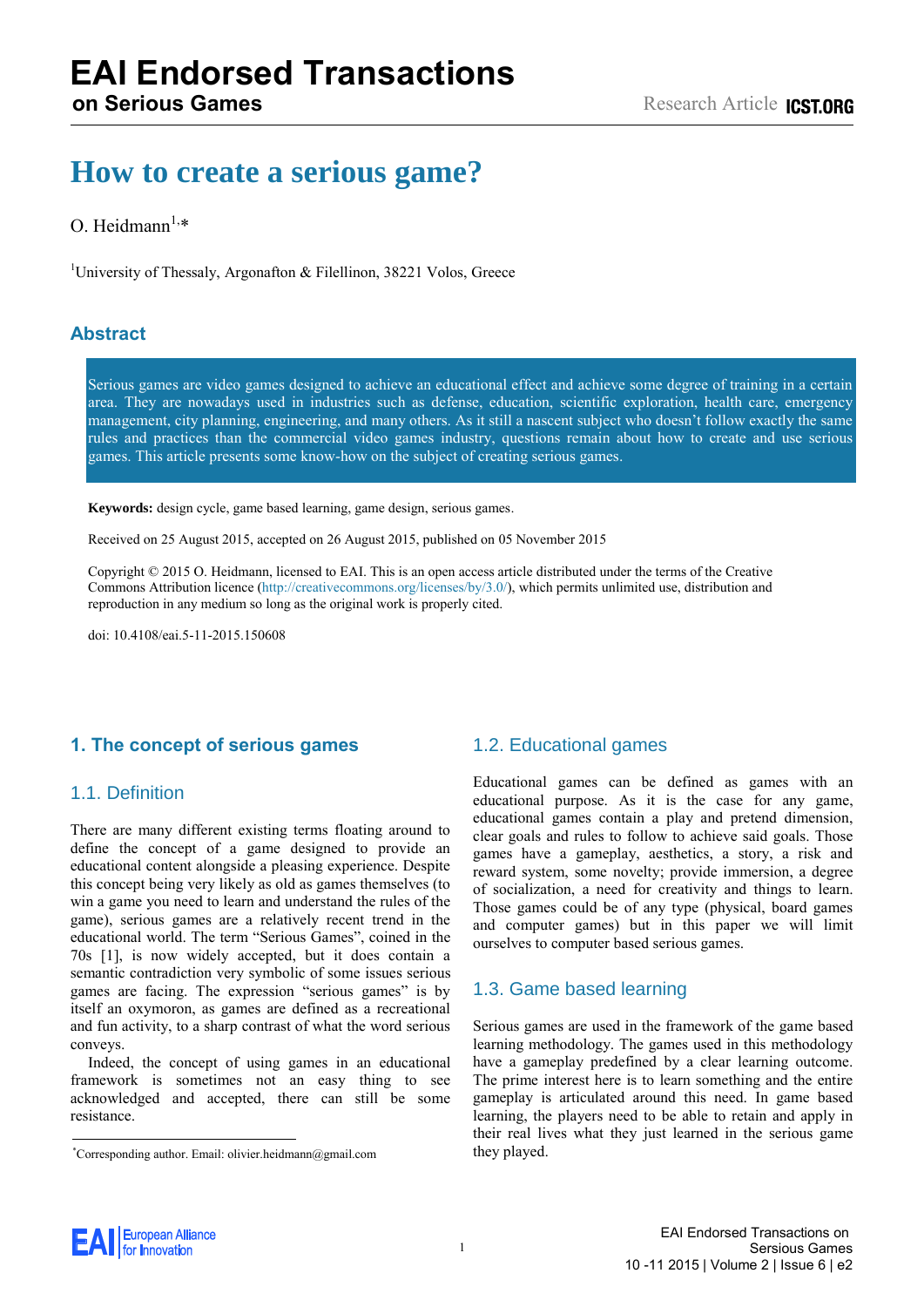# 1.4. Gamification

A recent idea derivative of the serious games concept that has been gaining a lot of traction recently is the concept of gamification. Using gamification means using hand-picked game concepts and elements in a typically non-gaming situation. For example an intranet website for a company could provide some medals and badges according to the employee's frequentation of said website. Those rewards, viewable by everyone in the company, will provide some emulation and a sense of competition driving the employee to perform better in the task concerned. Gamification can be a very powerful tool if it used correctly and in the right environment.

# 1.5. Challenges

Currently, serious games face some challenges in the education world. Some people still associate games and futility, and it's sometimes difficult to convince that games can be useful in a learning environment. Besides, as computer based serious games are a relatively new thing, there are not enough studies proving the benefits of using them in a long term process. As learning concerns all possible subjects, a whole range of very different methodologies can be applied. The serious games used to enhance the learning need to reflect those subjects and methodologies, but given it's still a nascent tool, it might be sometimes difficult for the ones willing to use serious games to find the software perfectly adapted to their needs. Quality of the products can also be a concern, as available serious games can sometimes be of debatable quality.

# **2. Considerations about serious games**

# 2.1. Definition

Commercial off the shelves videogame are conceived with the dual goal of creating a fun and enjoyable activity for the players while earning money at the same time. The more the game is fun and engrossing, the more it will be played and the more it will sell. For serious games, matters are entirely different.

The main driving force of a serious game, the reason why the game even exists is its educational content. It's a complete change in paradigm in the design phase: the educational content and methodology largely govern how the serious game will be designed. Revenue is not always a prime concern and fun, albeit important, is not the most important aspect anymore. A serious game is by essence an answer to a problem.

# 2.2. Communication issues

The first issue becomes to identify and define the problem that needs to be solved as well and extensively as possible.

From a teacher or educator point of view, the main concern is to find out what the problem is and to manage to define it very clearly.

From a game designer point of view the problem is to actually be able to understand the problem as it is explained and find the best possible solution adapted to it.

Between all the actors involved in the creation of a serious game, communication can sometimes be very difficult. All have their own experience and expertise, and semantics can sometimes vary widely. If the team is a multinational one, things can be even harder. Aiming for efficient communication is almost akin to having to manage the Babel Tower. A sentence like "teaching programming as a mean for developing early analytical, structural and critical minds" might be very clear for someone with a pedagogic background but undecipherable for an IT specialist.

# 2.3. Identifying the problem

A few questions can help tremendously in narrowing down the issue and making it clear for everyone involved, and need to be asked and answered before undertaking any design of a serious game. In a general fashion, the more a problem is clearly specified, the more the software answering it is going to be adapted. While sometimes adequate, blanket solutions might not be useful in all situations. For example, teachers might be using a videogame from the Civilization series in the framework of a history lesson. But it's a workaround at best. Besides obvious technical issues such as getting several paying copies of the game or having a lab with computers powerful enough to have the game run, teachers will need to adapt their lesson to the videogame. If the lesson theme is about the industrial revolution, the learners will need to start the game via a save done just before this period of time and will only have a small amount of playtime to learn limited historical contents. On the contrary, if the teacher would use a specific serious game dedicated to the industrial revolution, the software and its entire content would be directly adapted to the lesson.

### **What about?**

The exact subject of the game needs to be defined. Beyond a clear definition of the general theme, a comprehensive list of learning items that have to be transmitted to the player has to be established. Two games might be targeting environmental education for the first grade while at the same time having very different learning items – they will end up being two different games.

#### **Who for?**

The importance of knowing the end users is a very important factor to be aware of while designing a serious game. Contrary to commercial videogames, there are actually several types of end users for a serious game. The teachers and the students both have to be taken into account and sometime students' parents and the decision makers are also to be factored in. It's capital to know the age level of the

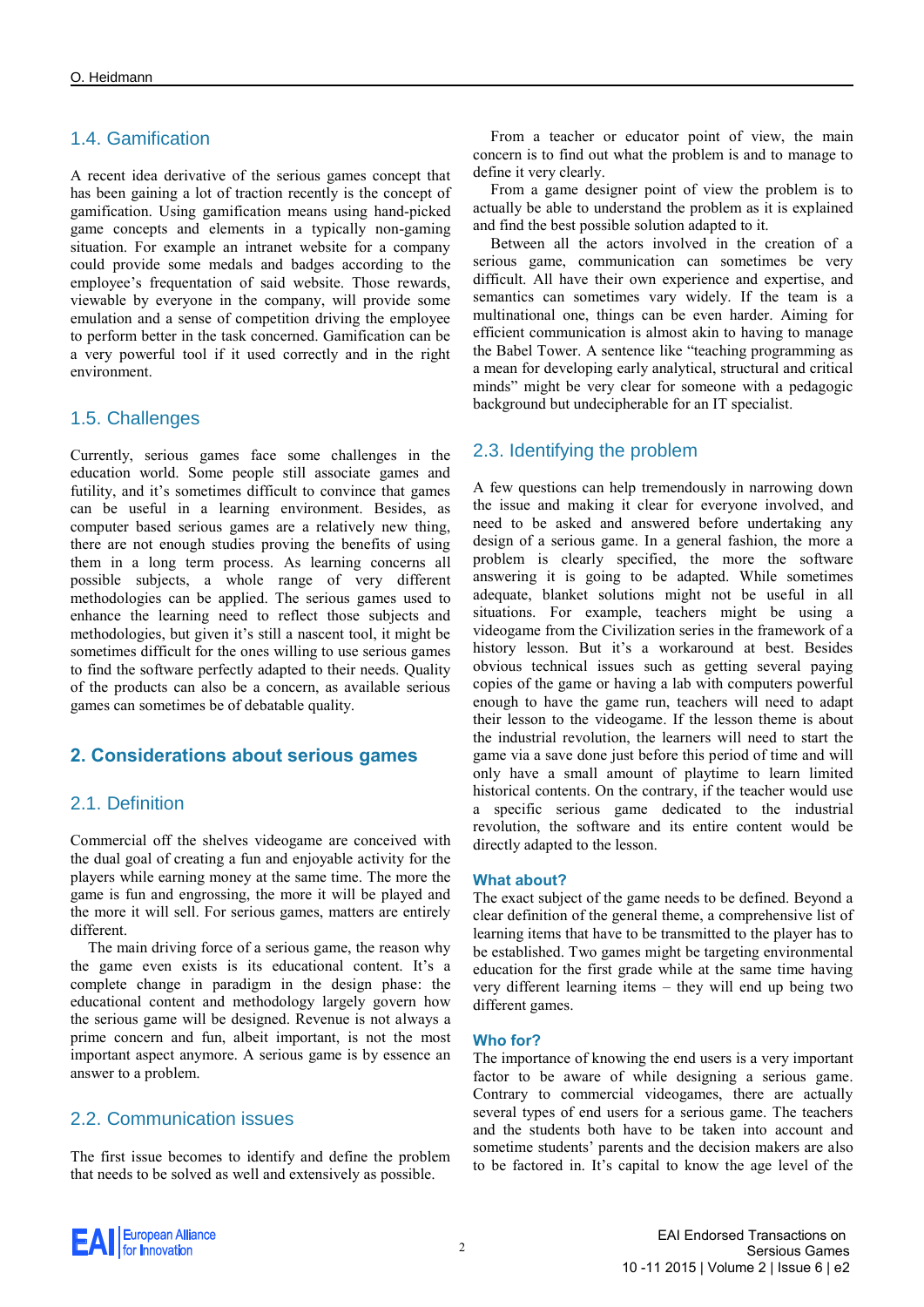learner but also the environment in which the teachers are evolving. To further on the example above, two serious games might target environmental education for the first grade but differ widely as they are used in two different educational methodologies.

#### **Where is it going to be used?**

For commercial videogame, the answer to this question is quite trivial; the game will be played on the gaming apparatus the player possesses. In the framework of serious games, the answer may be very different according to the users. Some users might use the game in a dedicated school lab, where each student will have their own brand new computer. But some other users might have access to a few very old computers for a whole classroom. Or worse still, some schools could be so poor that they only have one laptop in their entire premises. Confronted to such a wide array of possible usage, a serious game has to be very flexible.

#### **When is it played?**

A game can be played for minutes or hours, the length of the playing session is an important factor. In commercial videogames, it has a small impact as the players play as long as they wish to, but for serious games, the time allotted to gaming itself is strictly defined by outside constraints like the length of a typical learning session, the availability of IT labs, and so forth. It's therefore very important to know the ideal length of a gaming session before starting to design a serious game.

#### **How is it going to be played?**

With the success of mobile computing (smartphones and tablets) and its ever-climbing adoption rate, mobile serious games have become a perfectly good alternative to desktopbased games. But designing a game for a mobile platform is entirely different from designing a game for desktops, so this is a decision that has to be taken at the inception of the project of creating a serious game. There are also multiple available solutions for a given platform, a mobile app can work on Android, iOS, Blackberry or others, a desktop software for Windows or Mac, a console game could be for the Wii, the Xbox One or The PS4.

Likewise, many games require the integration of an Internet connection, be it for a connection to a database or for adding a social dimension, or other usages. But serious games cannot take for granted an easy access to Internet. The conditions in which the game can be used vary considerably, especially from country to country. Hence integrating or not an Internet usage is also a strategic decision to be taken as early as possible in the design of a serious game.

### **Why a game?**

This question is positioned as the last one, but it should really be at the top of the list. Serious games are not created for the sake of creating a serious game; they do fill a very specific purpose. There are multiple possible educational solutions in order to teach a certain subject or skill, and serious games are only one of the tools available in a huge toolkit.

Before starting to invest time, money and manpower to create a game, all possible solutions have to be explored, and maybe there might be a better solution to the question at hand than to create a serious game.

# 2.4. The pitfalls to avoid

There are several very common mistakes to avoid while starting to design a serious game, especially when the development team has little of no experience about such an endeavour.

#### **Trying to create a game for the sake of it**

A serious game is supposed to be a part of a bigger picture, one more tool in a toolkit. Some teaching will be best adapted to oral communication, some to audio-visual communication and others will fit very well to serious games, or rather serious games will fit very well to them. If the idea is to create a serious game as a pet project, it might be better to start with a more limited task or to create a pure video game.

#### **Trying to have foremost a fun game**

Fun is a very important factor in videogames, even in serious games. Having a fun and interesting game is the guarantee for the player to keep playing. But in serious games the most important factor is the knowledge acquired while playing the game. Sometimes, this knowledge will be the main factor contributing to the player being engrossed with the game. Having a fun serious game is a very good objective, having a serious game that fully manages to deliver the intended knowledge to the players might be a better one.

### **Creating a game without thinking about the enduser**

As developed above, a serious game might be used in a wide variety of possible situations, sometime unforeseen by the developers. So the games need to be adaptive enough. But beyond that, a serious game has to be thought about as an integral part of the existing tools used by the teachers. To help them use the game in the simplest possible way, to blend the serious game into the existing educational methodologies, support is paramount, especially in education. It has to be thought of from the very beginning of the project.

Everything has to be done to provide an as smooth and agreeable experience as possible for everyone involved, users and trainers. Manuals, explanative videos, tutorials and learning sheets are all excellent ideas and contribute to help the teachers know the software well and use it in their classroom.

### **Thinking that the game is going to be the be-all and end-all**

The serious game is part of an educative package and needs to be considered as such. Sometimes a limited tool that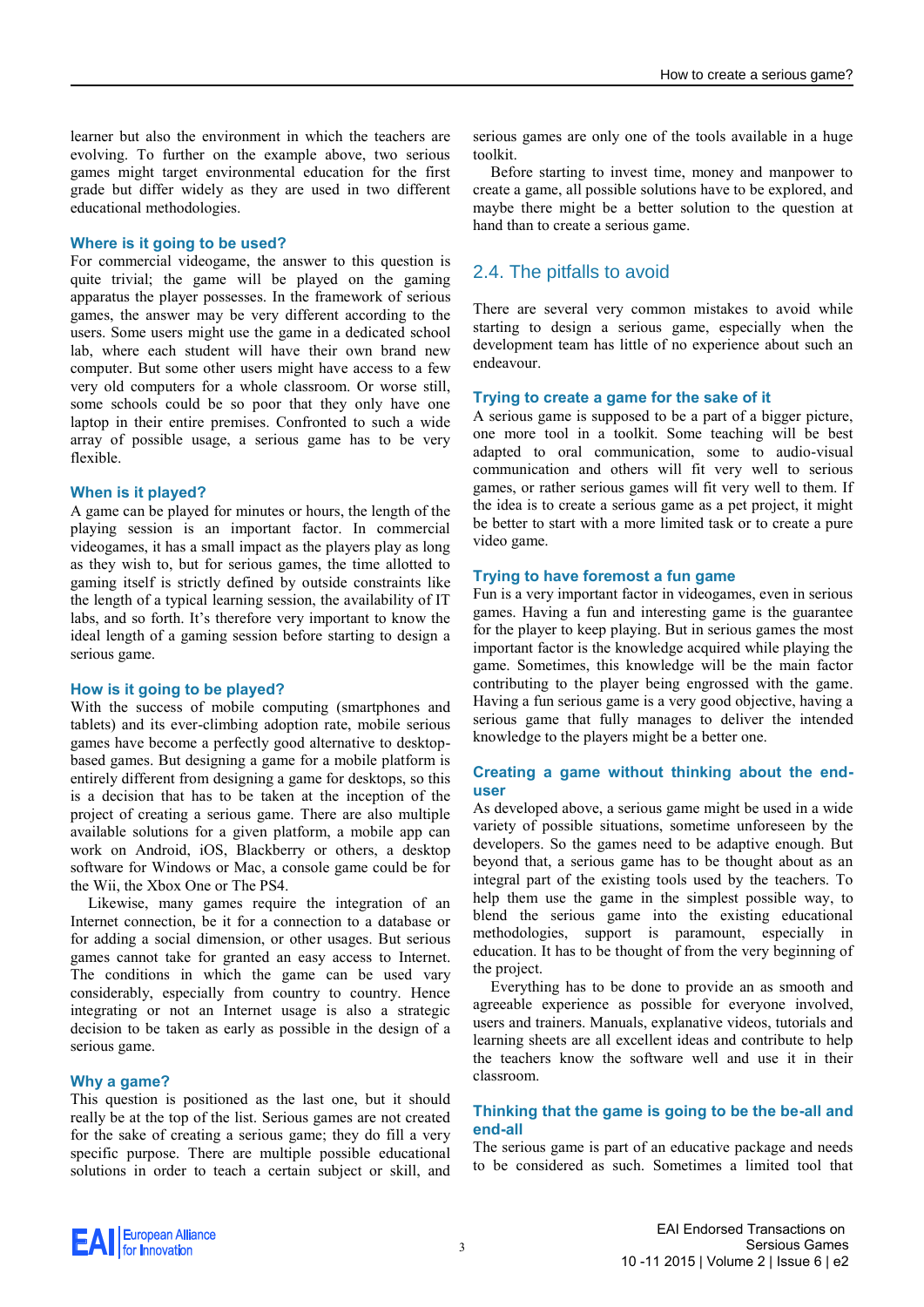excels in what it is doing can be more useful than a very inclusive and exhaustive one that does everything adequately but is difficult to master.

# **3. Creating a serious game**

# 3.1. The role of teamwork

Now that the original problem is known and has been presented in the most exhaustive and understandable way, the development team needs to start elaborating a solution [2]. The question to solve now is how to solve the problem in the most efficient manner.

Because there are so many possible factors going to influence the design of the game, especially the factors depending of the trainers and trainees, teamwork is a capital way of working. Working with several points of view can help define the best possible solution via a slow polishing process, where many possible answers are examined and rejected or refined, in an incremental way up until a final design is agreed upon.

Everyone has to be kept in the loop of design, including the teachers and decision makers.

# 3.2. Software development

#### **Concept stage**

The very first thing to find is the general idea for this serious game. Something short, like one or two sentences that can be pitched when needed. Afterwards a genre should be decided.

There are many different existing genres in computer games. Action games with physical challenges, strategy games with tactical challenges, role-play games including tactics, logistics, exploration, sports games with physical and economical dimension, construction and management games with an economical focus, adventure games with a lot of exploration and logical puzzles, artificial life games that require management skills, puzzle games which are conceptual and require logics, and many more.

Defining the actual genre of the serious game will have a great impact on the rest of the design decision and stems from the exact problem there is to solve. Puzzle games are well adapted to teach critical and lateral thinking, adventure games to tell a story, and so on.

After the genre, the gameplay has to be crafted. A gameplay is a combination of two things: the challenges given to the player and the actions the player can take to overpass those challenges. A rough description of a platform game such as SuperMario would be that the players encounter challenges in the form of rolling barrels and they can react by moving in all directions and jumping.

The game also needs to have a rough description of its main characteristic, a feature list presenting its main highlights.

Another important aspect of a serious game is its settings and the story that is going to be told to the players. Some games actually present only an embryo of settings and story, or even no story at all. This depends heavily on the game genre, some genre being heavily story driven (such as adventure games) and others not at all (such as racing games).

As presented earlier, the target audience of the game is also a capital point, along with the game's requirements.

The points presented here are fundamental decisions for the game which can very hardly be changed afterwards. The greatest care has to be taken into choosing the most optimal solution for each point, as a mistake at this stage can be very costly in the future. Again, constant dialog and coordination with all the actors involved with the serious games creation is capital to ensure the best possible outcome for the project.

#### **Production stage**

Once the concept stage is over, the game enters in a preproduction phase. A tight schedule, along with estimates about total budget and staff cost are important tools to master at this point.

A prototype of the software is first created and tested in the field. After modifications, an iterative process of new versions along with tests and feedback is put into place, up until the final version of the serious game.

# **4. The design process**

### 4.1. Game design documents

Alongside the development process, some documents need to be authored in order to map out the game design and act as a reference for the game production team.

#### **Concept Paper**

This document sums up the game genre, the target audience, a description of the game, its most compelling features, some market information, the cost and time to develop it. The concept paper aims to define the concept, scope, worthiness and feasibility of the serious game's project to sell the idea to a client, a publisher, an employer, a user or so forth.

This paper is relatively short and concise.

#### **Design Document**

On the contrary the design documents aims at writing down everything about the project, in great details. This will ensure that the game designer will actually get what was wanted in the first place. It's always difficult to convey exactly an idea, hence great caution should be used when describing an idea or an asset to leave very little place to interpretation. For example if some game designer has a tall black horse in a lush green field in mind but only writes down "horse in a field", they might very well get in the end a multicolour unicorn in poppy field.

The design document has to describe the body and soul of the game while at the same time being readable. It also has to define priorities while still describing the important details. Some things also must be demonstrated clearly, not